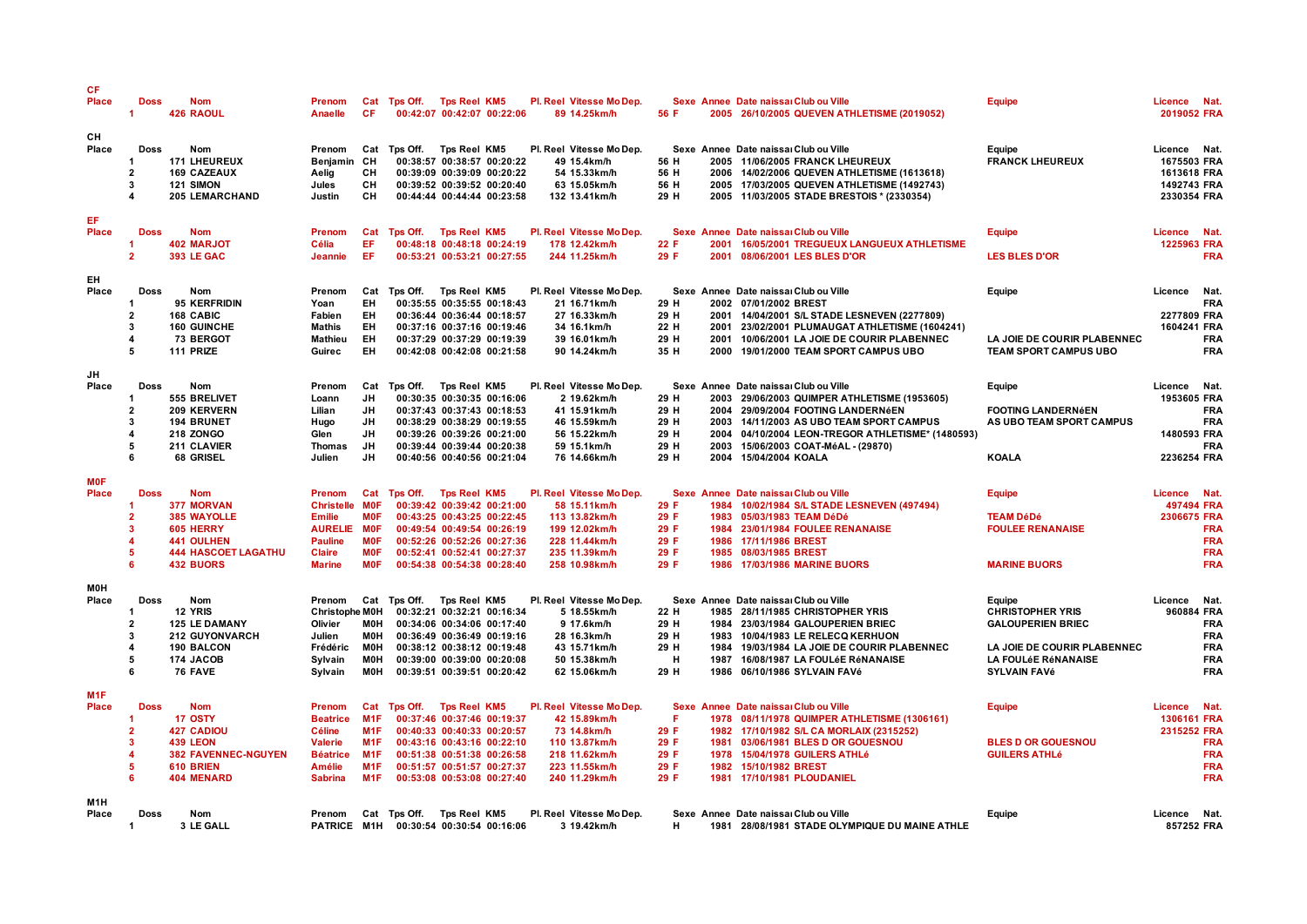|                  | $\overline{2}$<br>3<br>$\overline{a}$<br>5<br>6 | <b>166 SEGALEN</b><br><b>162 CAILLERE</b><br><b>189 LANDAIS</b><br>536 LE GALL<br>57 CAZALA | Frédéric<br>Damien<br>Colomban M1H<br>David<br>Lennaïc | M <sub>1</sub> H<br>M1H<br>M <sub>1</sub> H<br>M1H |                           |                     | 00:36:08 00:36:08 00:18:31<br>00:37:21 00:37:21 00:19:36<br>00:39:08 00:39:08 00:20:05<br>00:39:54 00:39:54 00:20:50<br>00:40:28 00:40:28 00:21:16 | 22 16.61km/h<br>37 16.06km/h<br>53 15.33km/h<br>64 15.04km/h<br>71 14.83km/h | 29 H<br>29 H<br>29 H<br>29 H<br>29 H | 1981<br>1981 | 1982 06/12/1982 BREST<br>1979 10/04/1979 BREST<br>14/08/1981 BOHARS<br>22/01/1981 DéFI MATHIEU CRAFF ()<br>1979 30/09/1979 BLES D OR GOUESNOU | <b>BLES D OR GOUESNOU</b>                     |              | <b>FRA</b><br><b>FRA</b><br><b>FRA</b><br><b>FRA</b><br><b>FRA</b> |
|------------------|-------------------------------------------------|---------------------------------------------------------------------------------------------|--------------------------------------------------------|----------------------------------------------------|---------------------------|---------------------|----------------------------------------------------------------------------------------------------------------------------------------------------|------------------------------------------------------------------------------|--------------------------------------|--------------|-----------------------------------------------------------------------------------------------------------------------------------------------|-----------------------------------------------|--------------|--------------------------------------------------------------------|
| M2F<br>Place     | <b>Doss</b>                                     | <b>Nom</b>                                                                                  | <b>Prenom</b>                                          |                                                    |                           |                     |                                                                                                                                                    |                                                                              |                                      |              |                                                                                                                                               |                                               | Licence      | Nat.                                                               |
|                  |                                                 | <b>18 LE BERRE</b>                                                                          | <b>Adele</b>                                           | M <sub>2</sub> F                                   | Cat Tps Off. Tps Reel KM5 |                     | 00:37:08 00:37:08 00:19:35                                                                                                                         | Pl. Reel Vitesse Mo Dep.<br>31 16.16km/h                                     | Æ.                                   |              | Sexe Annee Date naissal Club ou Ville<br>1977 24/08/1977 QUIMPER ATHLETISME (663652)                                                          | <b>Equipe</b>                                 | 663652 FRA   |                                                                    |
|                  | $\overline{2}$                                  | <b>412 GUEVEL</b>                                                                           | <b>Anne-laure M2F</b>                                  |                                                    |                           |                     | 00:48:38 00:48:38 00:25:21                                                                                                                         | 182 12.34km/h                                                                | 29 F                                 |              | 1977 28/12/1977 ANNE-LAURE GUEVEL                                                                                                             | <b>ANNE-LAURE GUEVEL</b>                      |              | <b>FRA</b>                                                         |
|                  | 3                                               | <b>443 DUPRE</b>                                                                            | <b>Astrid</b>                                          | M2F                                                |                           |                     | 00:50:41 00:50:41 00:26:26                                                                                                                         | 206 11.84km/h                                                                | 29 F                                 |              | 1974 03/05/1974 CAB PONT L'ABBE (1904338)                                                                                                     |                                               | 1904338 FRA  |                                                                    |
|                  | $\boldsymbol{\Lambda}$                          | 601 BRUNO                                                                                   | <b>KARINE</b>                                          | M2F                                                |                           |                     | 00:52:22 00:52:22 00:26:59                                                                                                                         | 227 11.46km/h                                                                | 29 F                                 |              | 1973 04/05/1973 BOHARS                                                                                                                        |                                               |              | <b>FRA</b>                                                         |
|                  | 5                                               | 608 LE GALL                                                                                 | Cathy                                                  | M2F                                                |                           |                     | 00:52:49 00:52:49 00:27:43                                                                                                                         | 238 11.36km/h                                                                | 29 F                                 |              | 1973 13/11/1973 PLOURIN                                                                                                                       |                                               |              | <b>FRA</b>                                                         |
|                  | 6                                               | <b>437 FRANCOIS</b>                                                                         | <b>Patricia</b>                                        | M2F                                                |                           |                     | 00:54:19 00:54:19 00:27:55                                                                                                                         | 252 11.05km/h                                                                | 29 F                                 |              | 1974 12/10/1974 LA JOIE DE COURIR PLABENNEC                                                                                                   | LA JOIE DE COURIR PLABENNEC                   |              | <b>FRA</b>                                                         |
| M2H              |                                                 |                                                                                             |                                                        |                                                    |                           |                     |                                                                                                                                                    |                                                                              |                                      |              |                                                                                                                                               |                                               |              |                                                                    |
| Place            | <b>Doss</b>                                     | Nom                                                                                         | Prenom                                                 | Cat                                                | Tps Off. Tps Reel KM5     |                     |                                                                                                                                                    | Pl. Reel Vitesse Mo Dep.                                                     |                                      |              | Sexe Annee Date naissal Club ou Ville                                                                                                         | Equipe                                        | Licence      | Nat.                                                               |
|                  | -1                                              | <b>13 LAMOUR</b>                                                                            | Xavier                                                 | M <sub>2</sub> H                                   |                           |                     | 00:35:44 00:35:44 00:18:27                                                                                                                         | 20 16.79km/h                                                                 | 29 H                                 |              | 1976 02/08/1976 SPORT 2000 SAINT-RENAN                                                                                                        | SPORT 2000 SAINT-RENAN                        |              | <b>FRA</b>                                                         |
|                  | $\overline{2}$<br>3                             | 176 MARREC                                                                                  | Erwan                                                  | M2H<br>M2H                                         |                           |                     | 00:36:38 00:36:38 00:19:06                                                                                                                         | 26 16.38km/h                                                                 | 29 H                                 |              | 1974 06/11/1974 TEAM MICHEL TANGUY                                                                                                            | <b>TEAM MICHEL TANGUY</b>                     |              | <b>FRA</b><br><b>FRA</b>                                           |
|                  | $\overline{\mathbf{4}}$                         | <b>214 SCUILLER</b><br><b>545 ELY</b>                                                       | Franck<br>Sébastien M2H                                |                                                    |                           |                     | 00:36:52 00:36:52 00:19:01<br>00:37:17 00:37:17 00:19:04                                                                                           | 30 16.27km/h<br>35 16.09km/h                                                 | 29 H<br>29 H                         |              | 1977 05/05/1977 GOUESNOU<br>1976 13/06/1976 SCARMOR PLAINTEL                                                                                  | <b>SCARMOR PLAINTEL</b>                       |              | <b>FRA</b>                                                         |
|                  | 5                                               | 208 HASCOET                                                                                 | Sebastien M2H                                          |                                                    |                           |                     | 00:38:17 00:38:17 00:19:47                                                                                                                         | 44 15.67km/h                                                                 | 29 H                                 |              | 1974 27/11/1974 BREST                                                                                                                         |                                               |              | <b>FRA</b>                                                         |
|                  | 6                                               | <b>114 CORNEC</b>                                                                           | Yannick                                                | M2H                                                |                           |                     | 00:40:36 00:40:36 00:21:13                                                                                                                         | 74 14.78km/h                                                                 | 29 H                                 |              | 1977 13/06/1977 MIL? PATTES DE L?AULNE                                                                                                        | MIL? PATTES DE L?AULNE                        |              | <b>FRA</b>                                                         |
|                  |                                                 |                                                                                             |                                                        |                                                    |                           |                     |                                                                                                                                                    |                                                                              |                                      |              |                                                                                                                                               |                                               |              |                                                                    |
| M3F<br>Place     |                                                 |                                                                                             |                                                        |                                                    |                           |                     |                                                                                                                                                    |                                                                              |                                      |              |                                                                                                                                               |                                               |              |                                                                    |
|                  | <b>Doss</b><br>-1                               | <b>Nom</b><br>430 BIGER                                                                     | Prenom<br><b>Christelle M3F</b>                        | Cat                                                | Tps Off. Tps Reel KM5     |                     | 00:49:27 00:49:27 00:26:00                                                                                                                         | Pl. Reel Vitesse Mo Dep.<br>189 12.13km/h                                    | 29 F                                 |              | Sexe Annee Date naissal Club ou Ville<br>1972 14/08/1972 LA JOIE DE COURIR PLABENNEC                                                          | <b>Equipe</b><br>LA JOIE DE COURIR PLABENNEC  | Licence      | <b>Nat</b><br><b>FRA</b>                                           |
|                  | $\overline{2}$                                  | <b>414 SEGARRA MONTESINOS</b>                                                               | <b>Maria-teres M3F</b>                                 |                                                    |                           |                     | 00:49:55 00:49:55 00:25:38                                                                                                                         | 200 12.02km/h                                                                | 29 F                                 |              | 1972 31/10/1972 PAC MAC                                                                                                                       | <b>PAC MAC</b>                                |              | <b>ESP</b>                                                         |
|                  | 3                                               | <b>391 ARBAB CHIRANI</b>                                                                    | Shabnam M3F                                            |                                                    |                           |                     | 00:51:07 00:51:07 00:26:26                                                                                                                         | 211 11.74km/h                                                                | 29 F                                 |              | 1972 05/02/1972 PAC MAC                                                                                                                       | <b>PAC MAC</b>                                | 1871622 FRA  |                                                                    |
|                  |                                                 | <b>400 LE GRAND</b>                                                                         | Françoise M3F                                          |                                                    |                           |                     | 00:51:23 00:51:23 00:26:33                                                                                                                         | 213 11.68km/h                                                                | 29 F                                 |              | 1968 06/02/1968 GUILERS ATHLéTISME                                                                                                            | <b>GUILERS ATHLéTISME</b>                     |              | <b>FRA</b>                                                         |
|                  | 5                                               | 407 LE GUEN                                                                                 | <b>Nathalie</b>                                        | M3F                                                |                           |                     | 00:51:27 00:51:27 00:26:46                                                                                                                         | 215 11.66km/h                                                                | 29 F                                 | 1969         | 28/09/1969 JACQUES LE GUEN                                                                                                                    | <b>JACQUES LE GUEN</b>                        |              | <b>FRA</b>                                                         |
|                  | 6                                               | <b>390 THOMAS</b>                                                                           | Gaëlle                                                 | M3F                                                |                           |                     | 00:51:52 00:51:52 00:26:49                                                                                                                         | 221 11.57km/h                                                                | 29 F                                 | 1971         | 05/04/1971 LES CAVALEURS PLMCB BREST                                                                                                          | <b>LES CAVALEURS PLMCB BREST</b>              |              | <b>FRA</b>                                                         |
| МЗН              |                                                 |                                                                                             |                                                        |                                                    |                           |                     |                                                                                                                                                    |                                                                              |                                      |              |                                                                                                                                               |                                               |              |                                                                    |
| Place            | Doss                                            | Nom                                                                                         | Prenom                                                 |                                                    | Cat Tps Off. Tps Reel KM5 |                     |                                                                                                                                                    | Pl. Reel Vitesse Mo Dep.                                                     |                                      |              | Sexe Annee Date naissal Club ou Ville                                                                                                         | Equipe                                        | Licence Nat. |                                                                    |
|                  |                                                 | 39 MEAR                                                                                     | Pierre-yve: M3H                                        |                                                    |                           |                     | 00:35:39 00:35:39 00:18:23                                                                                                                         | 19 16.83km/h                                                                 | 29 H                                 |              | 1970 23/12/1970 LE SOUFFLE DES ABERS LANNILIS                                                                                                 |                                               | 20889033 FRA |                                                                    |
|                  | $\overline{2}$                                  | <b>198 PREDOUR</b>                                                                          | Mickael                                                | МЗН                                                |                           |                     | 00:36:50 00:36:50 00:19:01                                                                                                                         | 29 16.29km/h                                                                 | 29 H                                 |              | 1972 15/05/1972 CTS ST THONAN                                                                                                                 | <b>CTS ST THONAN</b>                          |              | <b>FRA</b>                                                         |
|                  | 3<br>$\boldsymbol{4}$                           | 11 TOUDRET<br><b>195 NORMANT</b>                                                            | Pierre<br>Michel                                       | M3H<br>МЗН                                         |                           |                     | 00:37:36 00:37:36 00:19:36<br>00:39:59 00:39:59 00:20:47                                                                                           | 40 15.96km/h<br>66 15.01km/h                                                 | H<br>29 H                            | 1972         | 1968 19/06/1968 TREGUEUX LANGUEUX ATHLETISME<br>24/09/1972 FOULéE RENANAISE                                                                   | <b>FOULÉE RENANAISE</b>                       | 280885 FRA   | <b>FRA</b>                                                         |
|                  | 5                                               | <b>74 THOMAS</b>                                                                            | David                                                  | M3H                                                |                           |                     | 00:40:24 00:40:24 00:20:56                                                                                                                         | 70 14.85km/h                                                                 | 29 H                                 |              | 1970 24/02/1970 LES CAVALEURS PLMCB BREST                                                                                                     | LES CAVALEURS PLMCB BREST                     |              | <b>FRA</b>                                                         |
|                  | 6                                               | 204 TANGUY                                                                                  | Gwenael                                                | МЗН                                                |                           |                     | 00:41:32 00:41:32 00:21:07                                                                                                                         | 83 14.45km/h                                                                 | 29 H                                 |              | 1971 30/06/1971 CTS ST THONAN                                                                                                                 | <b>CTS ST THONAN</b>                          |              | <b>FRA</b>                                                         |
|                  |                                                 |                                                                                             |                                                        |                                                    |                           |                     |                                                                                                                                                    |                                                                              |                                      |              |                                                                                                                                               |                                               |              |                                                                    |
| M4F              |                                                 |                                                                                             |                                                        |                                                    |                           |                     |                                                                                                                                                    |                                                                              |                                      |              |                                                                                                                                               |                                               |              |                                                                    |
| Place            | <b>Doss</b><br>-1                               | <b>Nom</b><br>398 PLAUD                                                                     | Prenom<br>Yolande                                      | Cat<br>M4F                                         | Tps Off. Tps Reel KM5     |                     | 00:44:58 00:44:58 00:23:13                                                                                                                         | Pl. Reel Vitesse Mo Dep.<br>135 13.34km/h                                    | 29 F                                 |              | Sexe Annee Date naissal Club ou Ville<br>1963 16/06/1963 PLAISIR DE COURIR PLOUDANIEL                                                         | Equipe<br><b>PLAISIR DE COURIR PLOUDANIEL</b> | Licence      | <b>Nat</b><br><b>FRA</b>                                           |
|                  | $\overline{2}$                                  | <b>438 MARSOLLIER</b>                                                                       | Veronique M4F                                          |                                                    |                           |                     | 00:46:49 00:46:49 00:24:03                                                                                                                         | 160 12.82km/h                                                                | 29 F                                 |              | 1966 21/03/1966 CAB PONT L'ABBE (941263)                                                                                                      |                                               | 941263 FRA   |                                                                    |
|                  |                                                 |                                                                                             |                                                        |                                                    |                           |                     |                                                                                                                                                    |                                                                              |                                      |              |                                                                                                                                               |                                               |              |                                                                    |
| M4H              |                                                 |                                                                                             |                                                        |                                                    |                           |                     |                                                                                                                                                    |                                                                              |                                      |              |                                                                                                                                               |                                               |              |                                                                    |
| Place            | Doss                                            | <b>Nom</b>                                                                                  | Prenom                                                 |                                                    | Cat Tps Off. Tps Reel KM5 |                     |                                                                                                                                                    | Pl. Reel Vitesse Mo Dep.                                                     |                                      |              | Sexe Annee Date naissal Club ou Ville                                                                                                         | Equipe                                        | Licence      | Nat.                                                               |
|                  | -1<br>$\overline{2}$                            | 129 SIMON<br>60 RAULT                                                                       | <b>Patrick</b><br>Gilles                               | M4H<br>M4H                                         |                           |                     | 00:37:18 00:37:18 00:19:14<br>00:38:26 00:38:26 00:19:44                                                                                           | 36 16.09km/h<br>45 15.61km/h                                                 | 29 H<br>29 H                         |              | 1964 16/11/1964 DéFI MATTHIEU CRAFF<br>1963 19/12/1963 CTS ST THONAN                                                                          | DéFI MATTHIEU CRAFF<br><b>CTS ST THONAN</b>   |              | <b>FRA</b><br><b>FRA</b>                                           |
|                  | 3                                               | 117 DORVAL                                                                                  | Jean-noël M4H                                          |                                                    |                           |                     | 00:39:03 00:39:03 00:20:24                                                                                                                         | 52 15.36km/h                                                                 | 29 H                                 |              | 1967 23/12/1967 JEAN-NOëL DORVAL                                                                                                              | JEAN-NOëL DORVAL                              | 1984173 FRA  |                                                                    |
|                  | $\overline{\mathbf{A}}$                         | 120 LE GUEN                                                                                 | Jacques                                                | M4H                                                |                           |                     | 00:39:56 00:39:56 00:21:00                                                                                                                         | 65 15.03km/h                                                                 | 29 H                                 | 1966         | 12/08/1966 JACQUES LE GUEN                                                                                                                    | JACQUES LE GUEN                               |              | <b>FRA</b>                                                         |
|                  | 5                                               | <b>188 MARJOT</b>                                                                           | Noël                                                   | M4H                                                |                           |                     | 00:41:55 00:41:55 00:21:35                                                                                                                         | 85 14.31km/h                                                                 | 22 H                                 | 1965         | 25/12/1965 YFFINIAC                                                                                                                           |                                               |              | <b>FRA</b>                                                         |
|                  | 6                                               | <b>58 PENNORS</b>                                                                           | Franck                                                 | M4H                                                |                           |                     | 00:42:00 00:42:00 00:21:33                                                                                                                         | 87 14.29km/h                                                                 | 29 H                                 |              | 1965 27/07/1965 S/L CA MORLAIX (1236445)                                                                                                      |                                               | 1236445 FRA  |                                                                    |
| M <sub>5</sub> F |                                                 |                                                                                             |                                                        |                                                    |                           |                     |                                                                                                                                                    |                                                                              |                                      |              |                                                                                                                                               |                                               |              |                                                                    |
| Place            | <b>Doss</b>                                     | <b>Nom</b>                                                                                  | Prenom                                                 | Cat                                                | Tps Off.                  | <b>Tps Reel KM5</b> |                                                                                                                                                    | Pl. Reel Vitesse Mo Dep.                                                     |                                      |              | Sexe Annee Date naissal Club ou Ville                                                                                                         | <b>Equipe</b>                                 | Licence      | Nat.                                                               |
|                  | -1                                              | 421 ROUE                                                                                    | <b>Danielle</b>                                        | M <sub>5F</sub>                                    |                           |                     | 00:56:04 00:56:04 00:29:12                                                                                                                         | 268 10.7km/h                                                                 | 22 F                                 |              | 1962 06/05/1962 LOUANNEC                                                                                                                      |                                               |              | <b>FRA</b>                                                         |
|                  |                                                 |                                                                                             |                                                        |                                                    |                           |                     |                                                                                                                                                    |                                                                              |                                      |              |                                                                                                                                               |                                               |              |                                                                    |
| M5H<br>Place     | Doss                                            | Nom                                                                                         | Prenom                                                 |                                                    | Cat Tps Off. Tps Reel KM5 |                     |                                                                                                                                                    | Pl. Reel Vitesse Mo Dep.                                                     |                                      |              | Sexe Annee Date naissal Club ou Ville                                                                                                         | Equipe                                        | Licence Nat. |                                                                    |
|                  | -1                                              | 55 MADEC                                                                                    | <b>YVON</b>                                            | M5H                                                |                           |                     | 00:41:29 00:41:29 00:21:28                                                                                                                         | 82 14.46km/h                                                                 | 29 H                                 |              | 1961 03/05/1961 S/L CA MORLAIX (827720)                                                                                                       |                                               | 827720 FRA   |                                                                    |
|                  |                                                 |                                                                                             |                                                        |                                                    |                           |                     |                                                                                                                                                    |                                                                              |                                      |              |                                                                                                                                               |                                               |              |                                                                    |